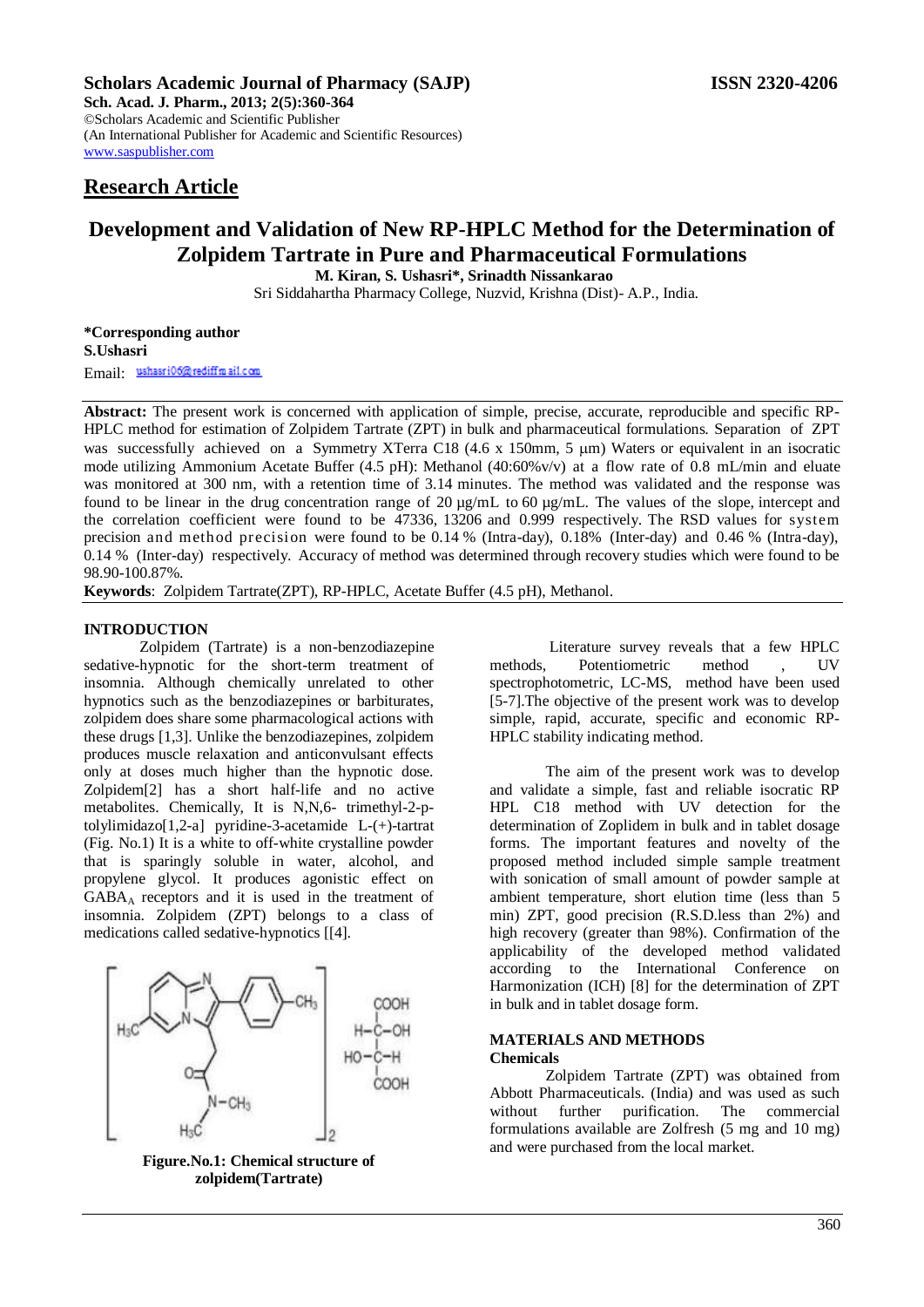#### **Reagents**

Ammonium Acetate (AR) (Thomas baker), Glacial Acetic Acid (AR) (Merck), Methanol (HPLC) (Merck), Acetonitrile (HPLC) (Merck), Water (HPLC) (Loba Chemi).

### **Instruments and Equipments**

WATERS HPLC, Model: Aliance 2695, UV-Visible Dual absorbance Detector 2487, with a Automated Sample injector. The output signal was monitored and integrated using Empower 2 software. A Symmetry XTerra C18  $(4.6 \times 150)$ mm, 5 um, Make: Waters), UV-3000<sup>+</sup>LABINDIA Double beam with UV win 5 software UV-Visible spectrophotometer with 1cm matched quartz cells, Weighing Balance, Sonicator, pH Meter, Heating Mantle, Filter Paper 0.45 microns.

#### **Preparation of buffer**

Weigh 7.0 grams of Ammonium Acetate in to a 1000mL beaker, dissolve and diluted to 1000mL with HPLC water. The solution adjusted the pH 4.5 with Glacial Acetic acid.

## **Preparation of mobile phase**

Mix a mixture of above buffer 400mL (40%) and 600 mL of Methanol HPLC (60%) and degas in ultrasonic water bath for 5 minutes. Filter through 0.45 µ filter under vacuum filtration. The typical chromatogram of mobile phase is as show in Fig 6.5 respectively.

#### **Preparation of standard solution**

Stock solution of ZPT (1 mg/mL) was prepared by weighing 10 mg and dissolving in the mobile phase Ammonium Acetate Buffer (4.5pH): Methanol (40:60%v/v). Standards solutions of ZPT were prepared in the range of 20 µg/mL to 60 µg/mL by diluting the stock solution with mobile phase. The eluate was monitored at 300nm. Each solution was then injected into the column and the chromatograms were recorded.

#### **Preparation of sample solution**

Twenty tablets were weighed to get the average weight and then powdered. The fine powder, equivalent to 10 mg of ZPT, was weighed and transferred into a 10 mL calibrated volumetric flask and dissolved using mobile phase. This mixture was sonicated (30 min) and then filtered through a 0.45 µm Whatman filter paper. After filtration, Aliquots solutions were prepared by taking 1mL into 10mL volumetric flasks, separately and made up to volume with mobile phase to yield concentrations of drug in range of linearity previously described. The amount of ZPT was calculated from the related linear regression equations.

#### **RESULTS AND DISCUSSION Method Development**

The method utilizing Methanol: Ammonium

acetate buffer of pH 4.5as mobile phase in different ratios yielded sharp peak, whereas with MeOH: Acetate buffer in 40:60% v/v dilutions symmetric peak was obtained at flow rate 0.8mL/min and wavelength is 300nm. The peak was shown in figure no.2 and optimized column parameter shown in the table  $\overline{no}.1$ 

### **Validation**

Validation of HPLC method was in compliance with recommendations of the ICH Guidelines.

#### **Linearity**

For all methods, 5-point calibration curve were prepared on single day. The results obtained were used to calculate the equation of the line by using linear regression by the least square method. The results of these are shown in table no.2.

### **Procedure for calibration curve**

Prior to injection of the drug solutions, the column was equilibrated with the mobile phase flowing through the systems. The chromatographic separation was achieved using a mobile phase consisting of Ammonium Acetate Buffer: Methanol (40:60 v/v) at a flow rate of 0.8mL/min. The eluent was monitored using UV detection at a wavelength of 300 nm. The column was maintained an ambient temperature (25°C) and an injection volume of 20ul of each of standard and sample solutions were injected into the HPLC system to get the chromatograms. The retention time and peak areas of the drug were recorded. The calibration curve for the HPLC analysis was constructed by plotting the peak area of normalization of ZPT on xaxis against concentration on y-axis**.** The obtained graph was shown in fig.3

#### **Precision**

Intra-day precision of the method was determined by repeat analysis (three identical injections) at three concentration levels. Inter-day precision was established by performing the analysis next day on freshly prepared solution. The low RSD values of table 222 indicate the ruggedness of the method. The low RSD values indicate the ruggedness of the method. [Table no.3 to 6].

#### **Accuracy**

The accuracy of an analytical method is the closeness of the test results to the true value. It has been determined by application of the analytical procedure to recovery studies, where known amount of standard ZPT (50%, 100%, and 150%) is spiked into the pre-analyzed amount of formulation of concentration  $40\mu\text{g/mL}$ . From this percentage recovery values were calculated [Table-7].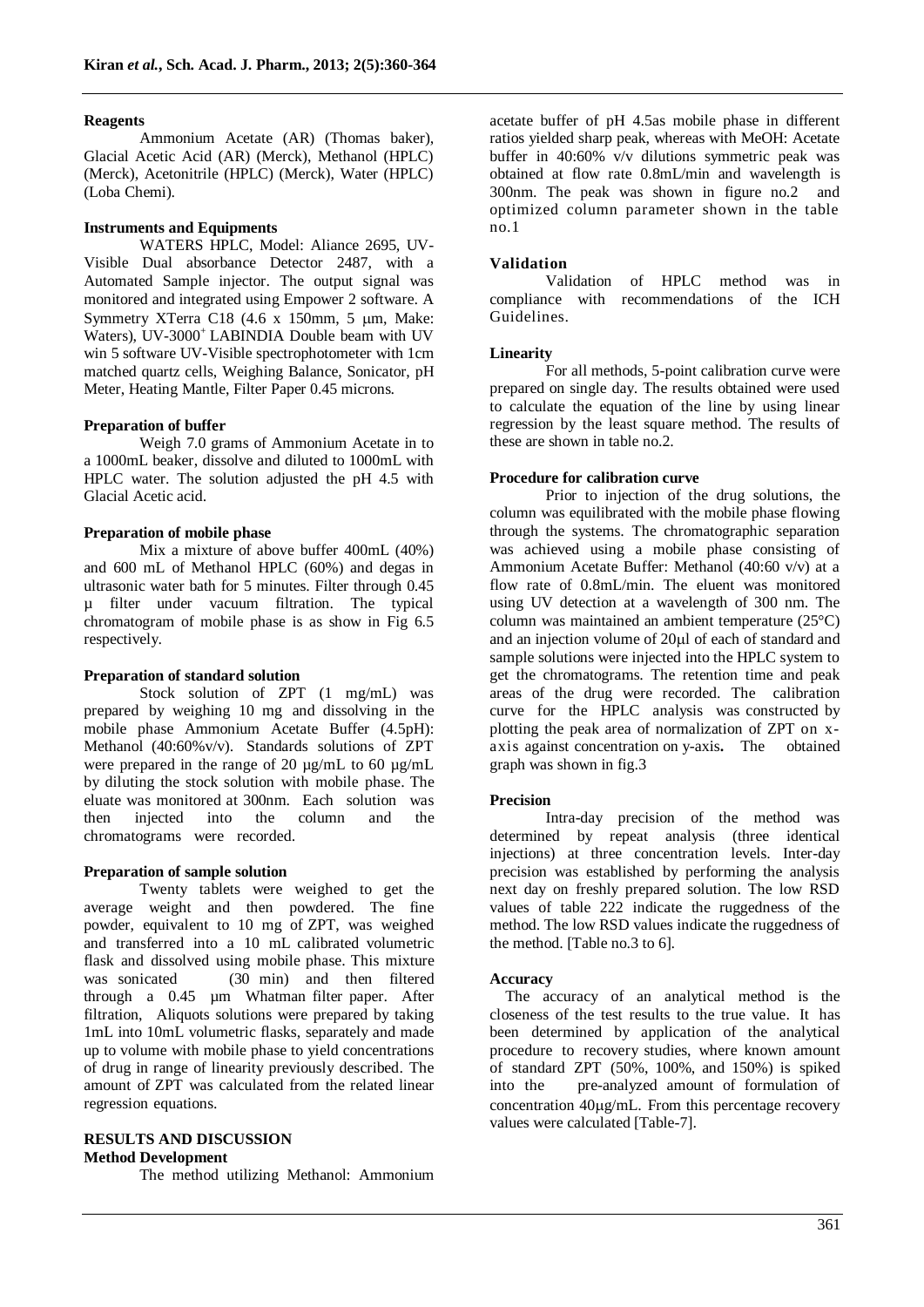#### **Robustness**

Robustness of the method reflects the reliability of an analysis with respect to deliberate variations in the method parameters. Here, the flow rate and mobile phase composition were slightly changed to lower and higher sides of the actual values to find if the change in the peak area and retention time were within limits. The results obtained with changes in the parameters on a 40µg/mL solution are as shown in Table No. 8 respectively.

#### **System suitability parameters**

System suitability parameters can be defined as tests to ensure that the method can generate results of acceptable accuracy and precision. The requirements for system suitability are usually developed after method development and validation has been completed. The USP (2000) defines parameters that can be used to determine system suitability prior to analysis. The system suitability parameters like Theoretical plates (N), Asymmetry (A),  $LOD(\mu g/mL)$  and  $LOO( \mu \omega / mL)$  were calculated and compared with the standard values to ascertain whether the proposed RP-HPLC method for the estimation of ZPT in pharmaceutical formulations was validated or not. [Table-9].



**Fig. No.2: A model chromatogram for Zolpidem**

|  |  | <b>Table No.1: Optamized Method Parameters</b> |
|--|--|------------------------------------------------|
|  |  |                                                |

| <b>Parameters</b>                      | Method                                        |
|----------------------------------------|-----------------------------------------------|
| Column(Stationary                      | Symmetry C18 (4.6 x 150mm, 5)                 |
| Phase)                                 | um, Make: XTerra) or equivalent               |
| Mobile Phase                           | Ammonium Acetate Buffer (4.5)<br>pH):Methanol |
| Flow rate $(mL/min)$                   | $0.8\,$                                       |
| Run time (min)                         | 6                                             |
| Column<br>temperature( ${}^{\circ}C$ ) | Ambient                                       |
| Volume of injection<br>$loop(\mu l)$   | 20                                            |
| Detection<br>wavelength (nm)           | 300                                           |
| Drug RT (min)                          | 3.14                                          |
| Linearity range<br>$(\mu$ g/mL)        | $20-60$                                       |
| Regression equation                    |                                               |
| Slope                                  | 47336                                         |
| Intercept                              | 13206                                         |
| Correlation<br>coefficient             | 0.999                                         |

**Table No.2: Linearity range of proposed RP-HPLC method**

| S.No                           | Linearity<br>Level | <b>Concentration</b> | Area    |  |  |
|--------------------------------|--------------------|----------------------|---------|--|--|
|                                |                    | $20\mu$ g/mL         | 926213  |  |  |
| $\mathfrak{D}$                 | П                  | $30\mu$ g/mL         | 1402091 |  |  |
| 3                              | Ш                  | $40\mu$ g/mL         | 1862724 |  |  |
| 4                              | IV                 | $50\mu$ g/mL         | 2352834 |  |  |
| 5                              | ۲.                 | $60\mu$ g/mL         | 2844035 |  |  |
| <b>Correlation Coefficient</b> |                    |                      | 0.999   |  |  |



**Fig.No.3: Linearity plot of ZPT**

## **Table No. 3: System Precision (Intra-day)**

|                           | .       |
|---------------------------|---------|
| Injection                 | Area    |
| Injection-1               | 1892556 |
| Injection-2               | 1898440 |
| Injection-3               | 1896326 |
| Injection-4               | 1896644 |
| Injection-5               | 1899562 |
| Average                   | 1896705 |
| <b>Standard Deviation</b> | 2670.8  |
| %RSD                      | 0.14    |

#### **Table No. 4: System Precision (Inter-day)**

| Injection        | Area    |
|------------------|---------|
|                  |         |
| Injection-1      | 1858787 |
| Injection-2      | 1851176 |
| Injection-3      | 1851848 |
| Injection-4      | 1851874 |
| Injection-5      | 1851123 |
| Average          | 1852962 |
| <b>Standard</b>  | 3275.6  |
| <b>Deviation</b> |         |
| %RSD             | 0.18    |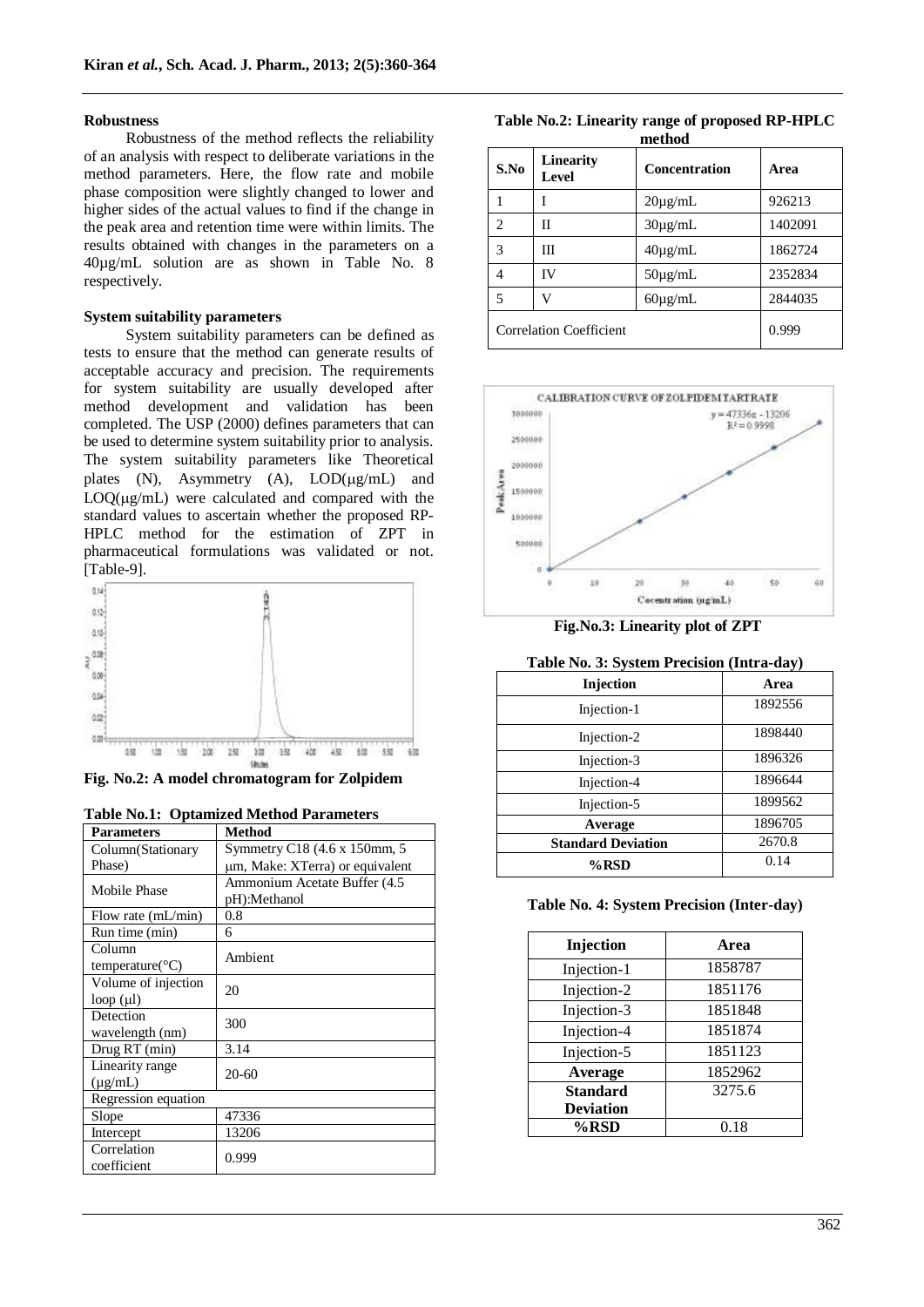| Injection        | Area    |
|------------------|---------|
| Injection-1      | 1910172 |
| Injection-2      | 1912204 |
| Injection-3      | 1918943 |
| Injection-4      | 1920794 |
| Injection-5      | 1928479 |
| Injection-6      | 1932712 |
| Average          | 1920551 |
| <b>Standard</b>  | 8840.8  |
| <b>Deviation</b> |         |
| %RSD             | 0.46    |

# **Table No. 5: Method Precision (Intra-day)**

# **Table No. 6: Method Precision (Inter-day)**

| <b>Injection</b>          | Area    |
|---------------------------|---------|
| Injection-1               | 1882144 |
| Injection-2               | 1881694 |
| Injection-3               | 1880161 |
| Injection-4               | 1882126 |
| Injection-5               | 1886945 |
| Injection-6               | 1879498 |
| Average                   | 1882095 |
| <b>Standard Deviation</b> | 2614.2  |
| %RSD                      | 0.14    |

## **Table No. 7: Accuracy**

| Sample ID     | Concentration $(\mu g/mL)$ |                    | %Recovery | <b>Statistical Analysis</b> |
|---------------|----------------------------|--------------------|-----------|-----------------------------|
|               | Pure drug                  | <b>Formulation</b> |           |                             |
| $S_1: 50\%$   | 20                         | 40                 | 100.84    | <b>Mean</b> = $100.87$      |
| $S_2: 50\%$   | 20                         | 40                 | 100.70    | $SD = 0.1868$               |
| $S_3: 50\%$   | 20                         | 40                 | 101.07    | $\%$ RSD = 0.185            |
| $S_4$ : 100 % | 40                         | 40                 | 98.47     | $Mean = 99.65$              |
| $S_5$ : 100 % | 40                         | 40                 | 99.02     | $SD = 0.3175$               |
| $S_6$ : 100 % | 40                         | 40                 | 98.47     | $RSD = 0.318$               |
| $S_7: 150 \%$ | 60                         | 40                 | 99.09     | $Mean = 98.90$              |
| $S_8:150\%$   | 60                         | 40                 | 98.59     | $SD = 0.2753$               |
| $S_9:150\%$   | 60                         | 40                 | 99.04     | $\%$ RSD = 0.278            |

## **Table No. 8: Robustness**

| SI.<br>No.                        | <b>Parameter</b> | <b>Condition</b>              | Peak area                     |                                                                       | <b>Statistical</b><br>analysis |                                                                   | <b>Retention time</b> | <b>Statistical</b><br>analysis |
|-----------------------------------|------------------|-------------------------------|-------------------------------|-----------------------------------------------------------------------|--------------------------------|-------------------------------------------------------------------|-----------------------|--------------------------------|
|                                   |                  |                               | 1943638                       |                                                                       |                                | 3.159                                                             | $Mean =$              |                                |
| <b>Flow rate</b><br>1<br>(mL/min) | 0.7              | 1942987                       | $Mean =$<br>1942204           | $Mean =$<br>1921616<br>$SD = 18550$<br>$\%$ RSD=<br>0.965<br>$Mean =$ | 3.153                          | 3.156<br>Mean= $3.128$<br>$SD = 0.032$<br>$\%$ RSD=1.023<br>3.137 |                       |                                |
|                                   |                  | 1939987                       |                               |                                                                       | 3.156                          |                                                                   |                       |                                |
|                                   | 0.8              |                               | 1916444                       |                                                                       |                                |                                                                   |                       |                                |
|                                   | 0.9              | 1905145<br>1904868<br>1908594 | 1906202                       |                                                                       | 3.096<br>3.096<br>3.090        | $Mean =$<br>3.092                                                 |                       |                                |
|                                   |                  | 45:55                         | 1976731<br>1975050<br>1975843 | $Mean =$<br>1975874                                                   | $Mean =$<br>1950589            | 3.159<br>3.161<br>3.158                                           | $Mean =$<br>3.159     | Mean= $3.130$                  |
| $\overline{2}$                    | <b>Mobile</b>    | 40:60                         |                               | 1916444                                                               |                                | $SD = 0.031$<br>3.137                                             |                       |                                |
|                                   | phase ratio      | 35:65                         | 1958561<br>1958974<br>1960871 | $Mean =$<br>1959450                                                   | $\%$ RSD=<br>1.573             | 3.095<br>3.098<br>3.096                                           | $Mean =$<br>3.096     | $\%$ RSD=0.990                 |